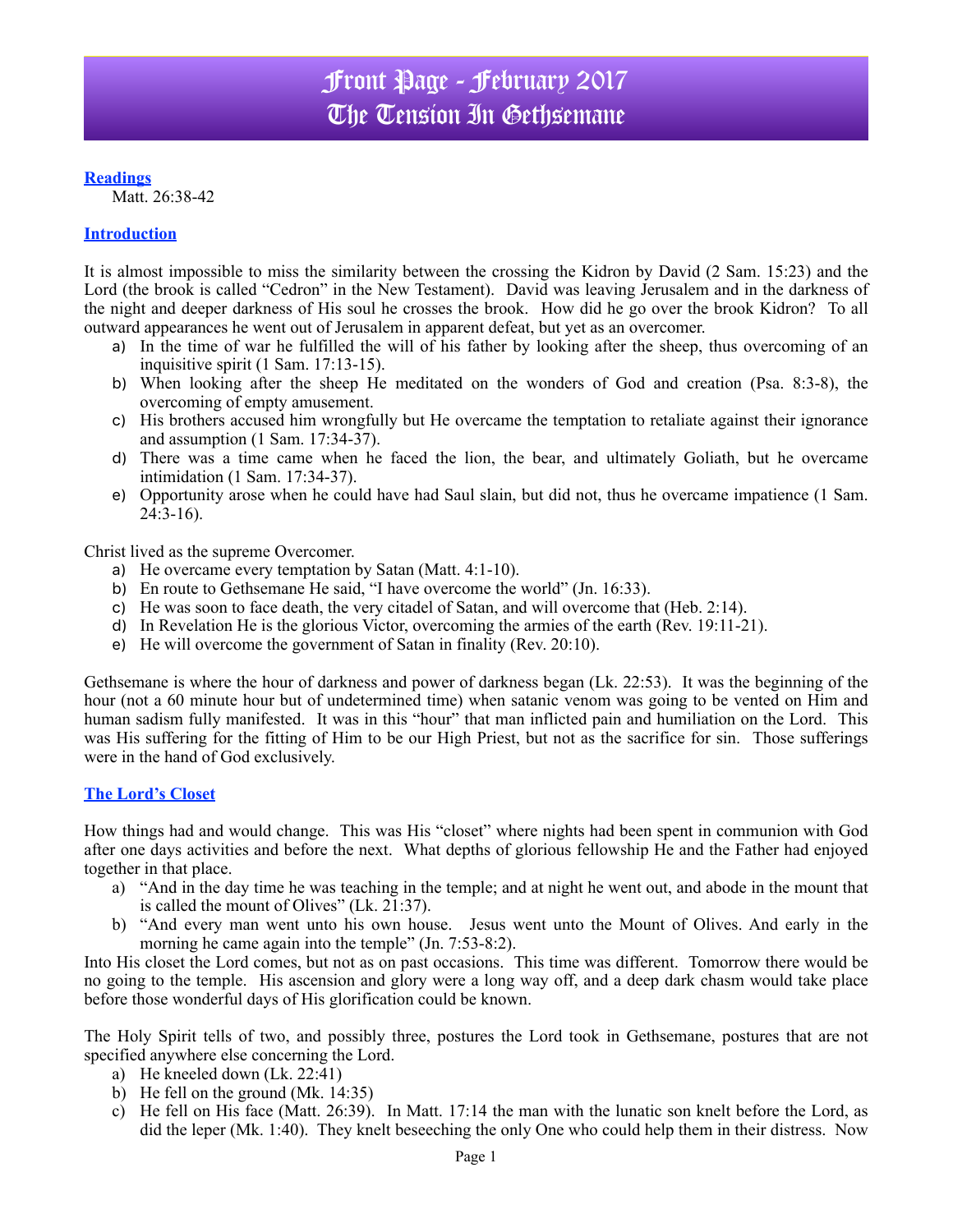# Front Page - February 2017 The Tension In Gethsemane

the Lord kneels in His distress to the only One who could help Him, yet God is silent. The Holy Spirit, in drawing the curtain aside, presents an awe-inspiring sight, the Lord of glory lying prostrate on the ground. The Lord had lifted His eyes to God (Jn. 11:41), but now His face is on the earth. This is the place of utter prostration and heart breaking imploring. No one can know anything of this experience. The unspeakable agony and grief which we may face is only a faint shadow. What an amazing sight that must have been to the angelic hosts, the mighty God, lying on the ground His hands had made, and tears coursing down the face of deity.

#### **The Pathos of Gethsemane**

In Gethsemane we enter a sacred mystery. No part of it can be explained by language nor comprehended by any intelligence. Every word the Lord speaks is fraught with incomprehensibility. He said, "Now is my soul troubled; and what shall I say? Father, save me from this hour: but for this cause came I unto this hour" (Jn. 12:27). This was the beginning of the Lord's distress. Our Lord had a body that was holy and therefore, the physical pain He felt was far more intense than that which we would experience. He had known emotional grief when looking over Jerusalem, at the grave of Lazarus (Jn. 11:35). He had known mental anguish when He was entering into the garden, but now in the garden He was sorrowful, "even unto death" (Matt. 26:38).

- a) He was about to go through experiences He had known before but never to this extent.
- b) He had known rejection before but never like that which was going to befall Him.
- c) He had known humiliation before, but never to that which lay ahead of Him.
- d) He had known what it was to pray before, but never like this, for it is recorded, "He prayed more earnestly" (Lk. 22:44).
- e) He had never known physical pain like that which lay ahead of Him.
- f) He had never known being forsaken by God before, but that soon would happen.
	- i) Those experiences so obnoxious to Him, His holy soul recoiled from. In the garden the Lord was not complaining, it was the mourning of an anticipated loss. He who lived in the deepest fellowship with God was going to have that closeness removed from Him. It was:
		- 1. Not that He was going to be bereft of the love of God for He said, "Therefore doth my Father love me, because I lay down my life" (Jn. 10:17).
		- 2. Not because of a tension between should He obey, or judge the price He was about to pay too high, for He came to be the "Saviour of the world" (1 Jn. 4:14), to "Do the will of Him that sent Him" (Jn. 4:34), and to glorify God (Jn. 17:4).
		- 3. That which He dreaded (at the least) was when being made sin, the fierceness of the divine judgment.

Mere words can never convey the emotional soul and spirit agonies the Lord was going through any more than we could convey to an abundantly healthy individual the feeling it is to sit in a doctor's office and be told that one has terminal cancer. Words, irrespective of how graphic they are, can never convey the reality of that which the Lord was enduring in Gethsemane. Here there is recorded for us both statements by the Lord and comments by the Holy Spirit.

The pathos and crisis point was reached when the Lord prayed, "Saying, Father, if thou be willing, remove this cup from me: nevertheless not my will, but thine, be done" (Lk. 22:42). This was the crisis point when the reality of the "sword and cup" were only a matter of hours away and the profession of the Lord was to be tested.

- a) His love for the Father was now being put to the test (Jn. 14:31).
- b) His love for His own was being put to the test (Jn. 13:1).
- c) His dedication to do the will of God was now being put to the test (Heb. 10:7).
- d) His being in unison with the Father was being put to the test (Lk. 22:42).
- e) His burden of seeking to glorify God was being put to the test (Jn. 17:4).
- f) His manifesting the Father and God was being put to the test (Jn. 1:18; 14:9).